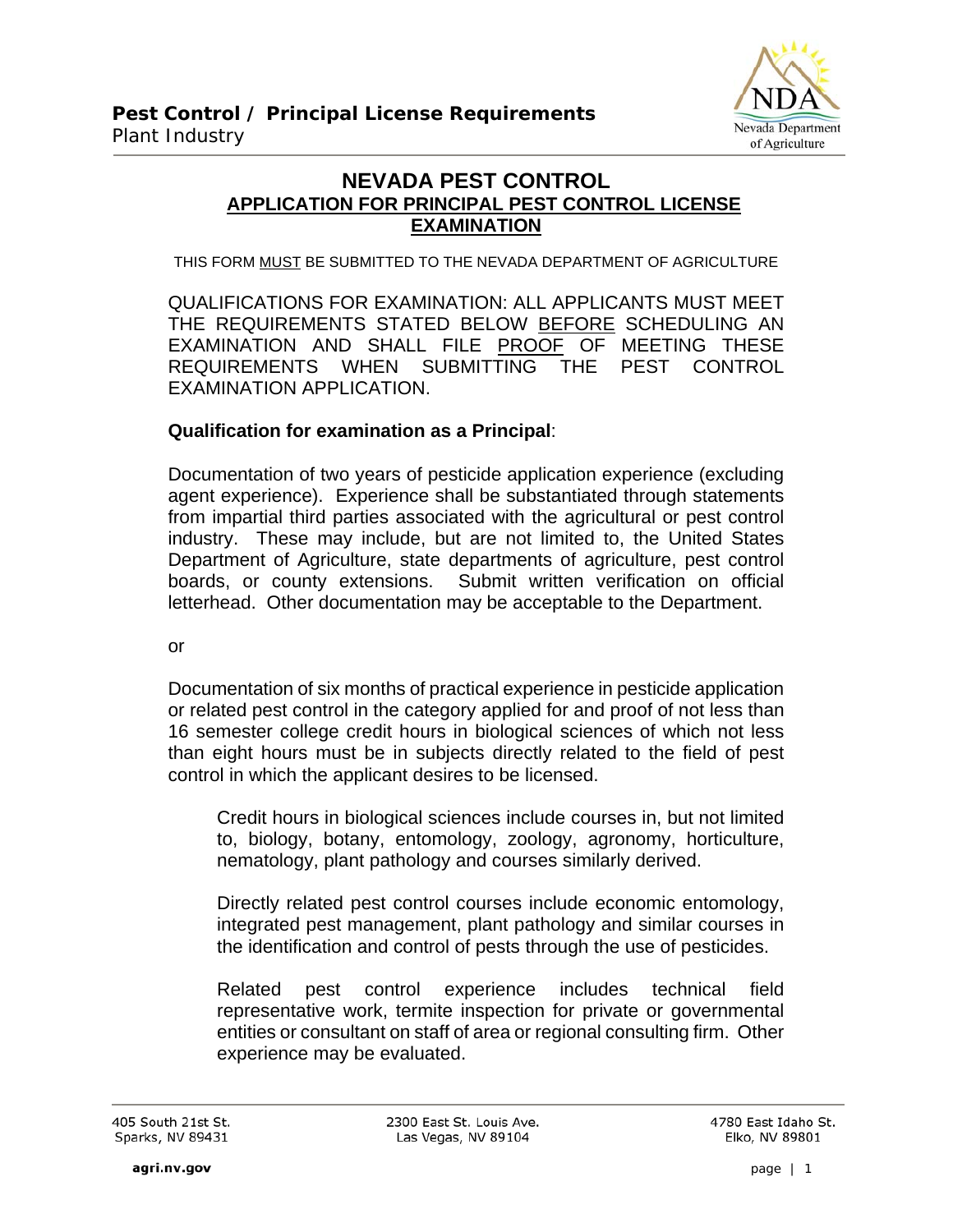

# **IMPORTANT!**

### **THIS PAGE IS INTENDED FOR: PRIMARY PRINCIPAL, LOCATION PRINCIPAL or PRINCIPAL APPLICANTS**.

Please note, all applicants for a primary principal, location principal or principal license are subject to FBI and State criminal history checks. These applicants are required to submit a set of fingerprints on a fingerprint card SUPPLIED BY THE NEVADA DEPARTMENT OF AGRICULTURE.

The Director may refuse to issues a license to a primary principal, location principal or principal applicants who has been convicted of, or entered a plea of guilty, guilty but mentally ill or nolo contendere to a category A or B felony or a category C, D or E felony if the conviction occurred or the plea was entered for the category C, D or E felony during the immediately preceding 10 years in any court of competent jurisdiction in the United States or any other country. Applicants are required to provide information about their conviction on a Criminal Conviction Disclosure form supplied by the Nevada Department of Agriculture. Information presented on the form will be subject to review by the Nevada Department of Agriculture.

DUE TO THE TIME IT TAKES TO COMPLETE THE FINGERPRINTING PROCESS AND NECESSARY PAPERWORK, ALL APPLICANTS FOR A PRIMARY PRINCIPAL, LOCATION PRINCIPAL OR PRINCIPAL LICENSE ARE ADVISED TO CONTACT THE NEVADA DEPARTMENT OF AGRICULTURE OFFICE IN **SPARKS, NEVADA**, AS SOON AS POSSIBLE TO RECEIVE FINGERPRINT CARD AND THE REQUIRED FORMS AND OTHER INFORMATION. IN ADDITION, ALL QUESTIONS RELATING TO CRIMINAL HISTORY CHECKS, COMPLETION OF THE FORMS, ETC., ARE TO BE DIRECTED TO THE NEVADA DEPARTMENT OF AGRICULTURE'S HEADQUARTERS OFFICE IN SPARKS, NEVADA.

In addition to submitting fingerprints and a Criminal Conviction Disclosure form, applicants will also be required to provide information about their pest control license history. Applicants who have held a pest control license in another state must indicate whether they have ever had their pest control license, or permit to conduct pest control, denied, revoked, or suspended; and if so, the reason(s) for the denial, revocation or suspension.

FOR ALL REQUESTS ABOUT THE FINGERPRINT CARDS, FORMS, CRIMINAL HISTORY CHECKS, ETC., CONTACT RUTH TIETJEN, AT (775) 353-3712 or PCO@AGRI.NV.GOV

Rev. 9/18/2017

405 South 21st St. Sparks, NV 89431

2300 East St. Louis Ave. Las Vegas, NV 89104

4780 East Idaho St. Elko, NV 89801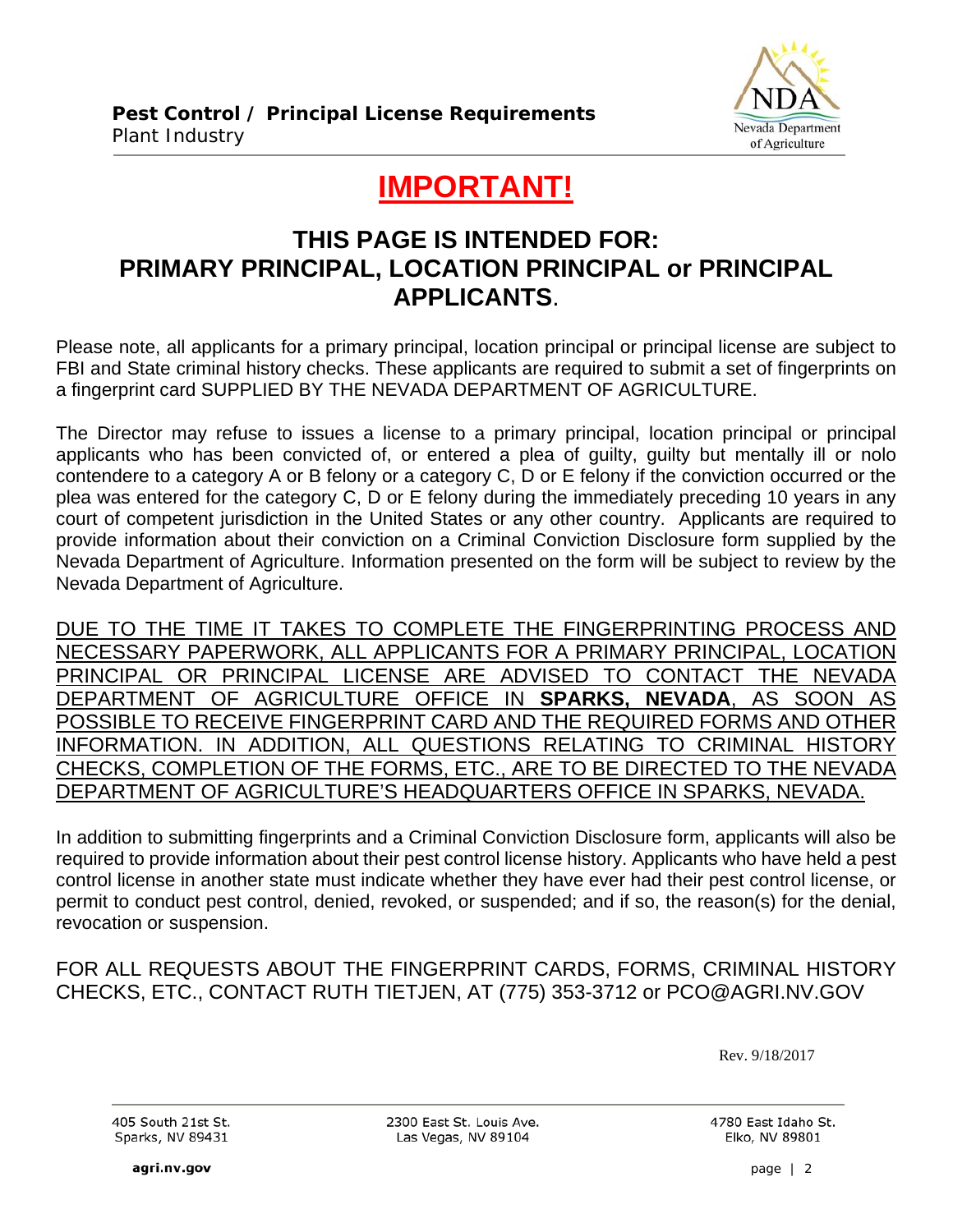

## **Pest Control / Principal License Requirements**

Plant Industry

|            | APPLICANT'S FULL NAME: |                                            |          |
|------------|------------------------|--------------------------------------------|----------|
|            |                        |                                            |          |
|            |                        | Mailing Address (Street # and Street Name) |          |
|            | City                   | State                                      | Zip Code |
| TELEPHONE: |                        |                                            |          |
|            | $\omega$               |                                            |          |

OFFICIAL TRANSCRIPTS BEING SENT

VERIFICATION OF PREVIOUS LICENSING/WORK EXPERIENCE BEING SENT

□ VERIFICATION OF PREVIOUS LICENSING/WORK EXPERIENCE ATTACHED<br>□ TWO OR MORE YEARS OF LICENSED EXPERIENCE IN NEVADA

TWO OR MORE YEARS OF LICENSED EXPERIENCE IN NEVADA

#### **I understand that according to NAC 555.320**:

I must have two years of pest control application experience or six months experience and 16 semester college credits related to pest control in order to be examined. Examination categories must be in the area of my experience.

List below places of employment for which you will provide verification from State licensing officers. Give full name, address, telephone number of supervisor, dates and categories of experience and have letters verifying experience and official transcripts sent to this office.

#### TESTS WILL NOT BE SCHEDULED UNTIL PROOF OF EXPERIENCE AND/OR OFFICIAL TRANSCRIPT IS RECEIVED BY THIS OFFICE FROM THE PROPER AUTHORITY IN YOUR STATE.

| (From) | (T <sub>O</sub> )                          |          |
|--------|--------------------------------------------|----------|
|        |                                            |          |
|        |                                            |          |
|        | Mailing Address (Street # and Street Name) |          |
|        |                                            |          |
| City   | <b>State</b>                               | Zip Code |
|        |                                            |          |
|        |                                            |          |
|        |                                            |          |

I understand that fraudulent or deceptive information given to obtain a license is grounds for denial of testing and/or suspension or revocation of license. I further understand that the violation of NRS 555.2605 to 555.420 inclusive or the regulations issued there under is punishable as a misdemeanor.

| signature                                                                                                                                                                                                                                                                                                                    |                                                 | date                                  |
|------------------------------------------------------------------------------------------------------------------------------------------------------------------------------------------------------------------------------------------------------------------------------------------------------------------------------|-------------------------------------------------|---------------------------------------|
| <b>For Agency Use Only</b><br>□ Approved -- Categories: _________<br>$\square$ Disapproved<br>Date: the contract of the contract of the contract of the contract of the contract of the contract of the contract of the contract of the contract of the contract of the contract of the contract of the contract of the cont | Initials:                                       |                                       |
| 405 South 21st St.<br>Sparks, NV 89431                                                                                                                                                                                                                                                                                       | 2300 East St. Louis Ave.<br>Las Vegas, NV 89104 | 4780 East Idaho St.<br>Elko, NV 89801 |